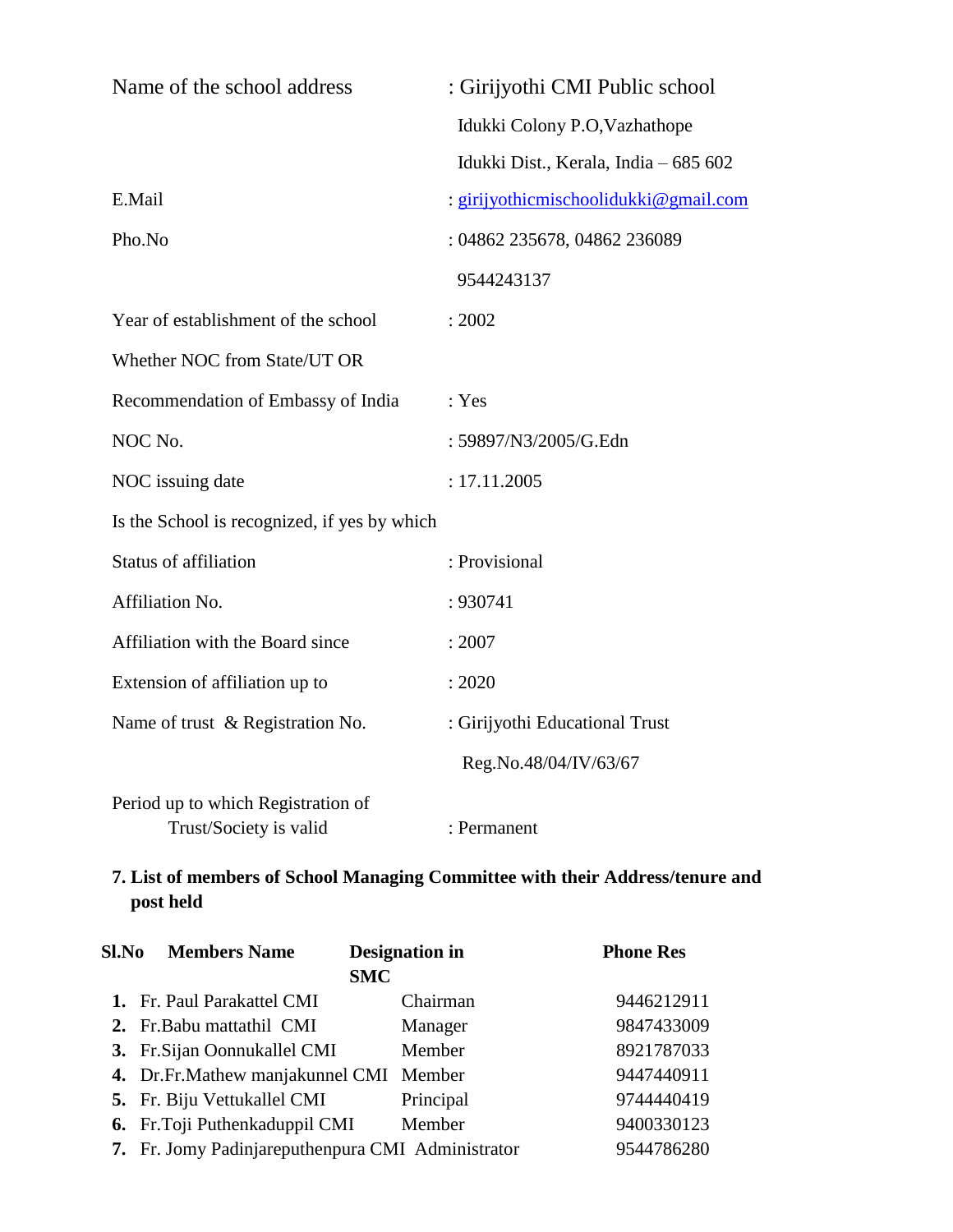| 8. Name and official address of the Manager/ |
|----------------------------------------------|
| <b>President/Chairman/Correspondent</b>      |
| <b>Manager,</b>                              |

 **President/Chairman/Correspondent : Fr. Babu Mattathil CMI, Girijyothi CMI Public School, Idukki Colony P.O Vazhathope** 

**(i) EMail : [babumattathil@yahoo.com](mailto:babumattathil@yahoo.com) (ii) Ph. No : 9847433009**

## **9. Area of school campus**

| (i)   | In sq. mtrs.                           | : 9064.95 |
|-------|----------------------------------------|-----------|
| (ii)  | Built up area (sq. mtrs)               | : 3983.3  |
| (iii) | Area of playground in sq .mtrs) : 4662 |           |

#### **Other facilities**

|      | (i) Swimming Pool                 | : No  |
|------|-----------------------------------|-------|
| (ii) | <b>Indoor games</b>               | : No  |
|      | (iii) Dance Rooms                 | : Yes |
|      | (iv) Gymnasium                    | : No  |
|      | (v) Music Rooms                   | : Yes |
|      | (vi) Hostel                       | : Yes |
|      | (vii) Health and Medical Check up | : Yes |

#### **10. Details of fee structure**

| (i)   | I to IV  | : 15200 |
|-------|----------|---------|
| (ii)  | V to VII | : 15600 |
| (iii) | IX &X    | : 16000 |
| (iv)  | XI &XII  | : 17600 |

## **11. Transport facility**

 **(i) Own buses : Yes**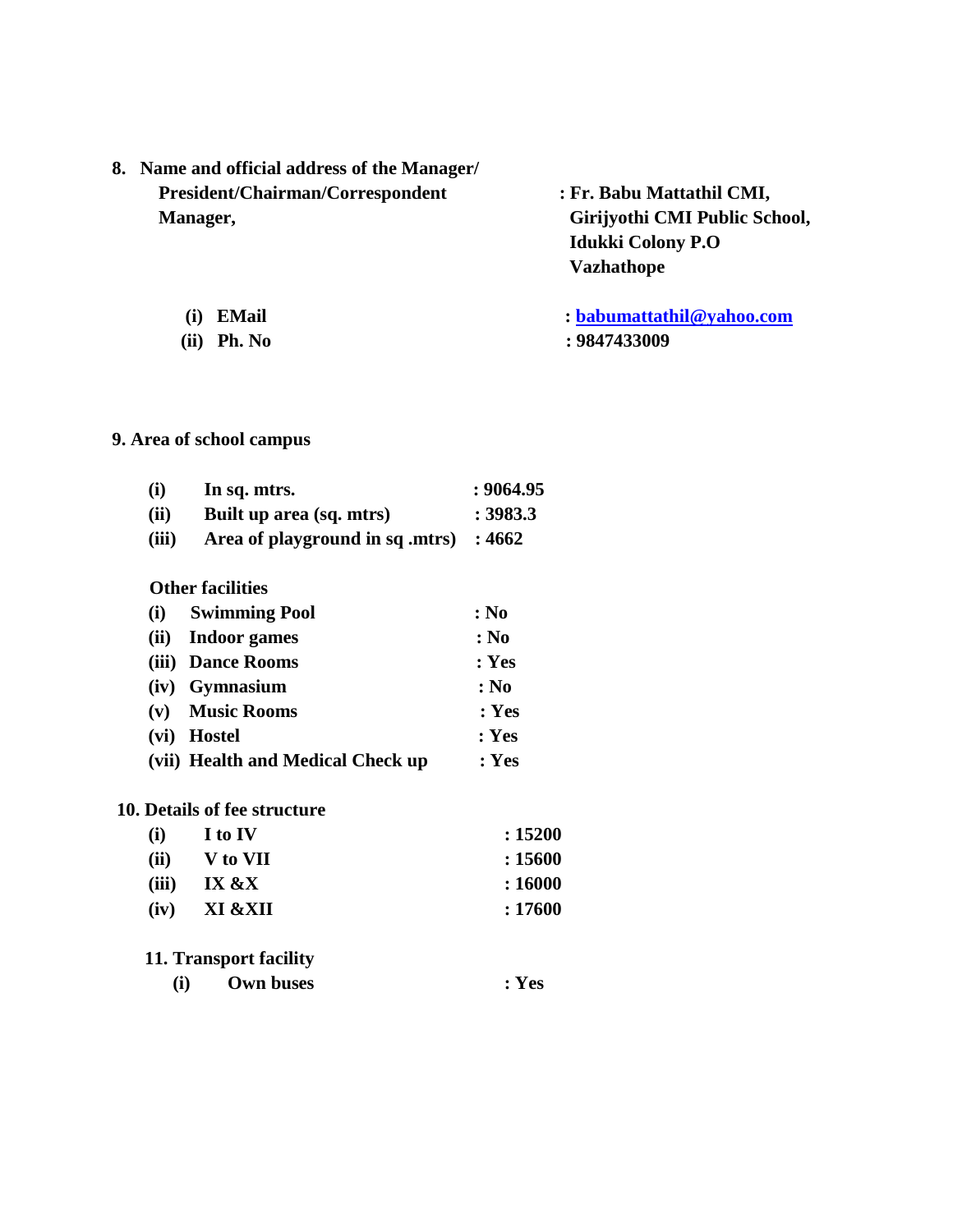## **Particulars of teaching staff**

| <b>NAME</b>         | <b>TEACHER</b><br>TYPE OF | Year of joining | Qualification |             | DATE OF BIRTH | APPOINTMENT<br>NATURE OF |  |
|---------------------|---------------------------|-----------------|---------------|-------------|---------------|--------------------------|--|
| Fr.Bijumon George   | Principal                 | 2012            | MA,MBA        | <b>B.Ed</b> | 02.05.1977    | Permanent                |  |
| <b>Jessy Daneil</b> | <b>TGT</b>                | 2009            | MA            | <b>B.Ed</b> | 30.04.1974    | Permanent                |  |
| S.Michelammal       | <b>PGT</b>                | 2008            | MA            | B.Ed        | 05.12.1975    | Permanent                |  |
| Anu Eldhose         | PGT                       | 2000            | M.Sc          | B.Ed        | 26.05.1991    | Permanent                |  |
| Soniya Antony       | <b>PGT</b>                | 2016            | M.Sc          | B.Ed        | 01.06.1985    | Permanent                |  |
| Soumya C.A          | <b>PGT</b>                | 2011            | M.Sc          | <b>B.Ed</b> | 31.05.1985    | Permanent                |  |
| Akhila T.V          | <b>PGT</b>                | 2010            | M.Sc          | B.Ed        | 23.05.1987    | Permanent                |  |
| Preethimol P.T      | <b>TGT</b>                | 2015            | M.Sc          | B.Ed        | 18.07.1990    | Permanent                |  |
| Seba Susan John     | <b>TGT</b>                | 2017            | MA            | B.Ed, Set   | 30.03.1999    | Permanent                |  |
| Minijoy             | <b>PRT</b>                | 2017            | B.Sc          | <b>B.Ed</b> | 12.11.1970    | Permanent                |  |
| Sunil C Kappil      | <b>PRT</b>                | 2004            | B.Sc          | B.Ed        | 09.01.1978    | Permanent                |  |
| Liril mathew        | <b>PET</b>                | 2011            | <b>BCA</b>    | <b>TTC</b>  | 17.10.1983    | Permanent                |  |
| Sonia Jose          | <b>PRT</b>                | 2012            | BA            | <b>B.Ed</b> | 02.07.1992    | Permanent                |  |
| Aleena Shaji        | <b>PRT</b>                | 2016            | BA            | <b>B.Ed</b> | 21.03.1995    | Permanent                |  |
| Jismy C.J           | <b>PRT</b>                | 2017            | BA            | B.Ed        | 26.03.1995    | Permanent                |  |
| Marina George       | PRT                       | 2017            | МA            | B.Ed        | 04.09.1985    | Permanent                |  |
| Dinta K.George      | <b>TGT</b>                | 2018            | MA            | B.Ed        | 14.09.1993    | Permanent                |  |
| Josy P Jose         | <b>TGT</b>                |                 | MA            | B.Ed        | 16.03.1993    | Permanent                |  |
| Amlamol K.C         | <b>PRT</b>                | 2018            | <b>MCA</b>    |             | 27.11.1993    | Permanent                |  |
| Divya Thomas        | <b>PRT</b>                | 2018            | BA            | B.Ed        | 22.07.1994    | Permanent                |  |
| Nithyamol C         | <b>TGT</b>                | 2018            | M.Sc          | B.Ed        | 13.09.1991    | Permanent                |  |
| Aju Dominic         | <b>PRT</b>                | 2018            | BA            | <b>B.Ed</b> | 04.10.1995    | Permanent                |  |
| Anjaly P. Jose      | <b>PRT</b>                | 2017<br>2018    | MA            | B.Ed        | 25.05.1993    | Permanent                |  |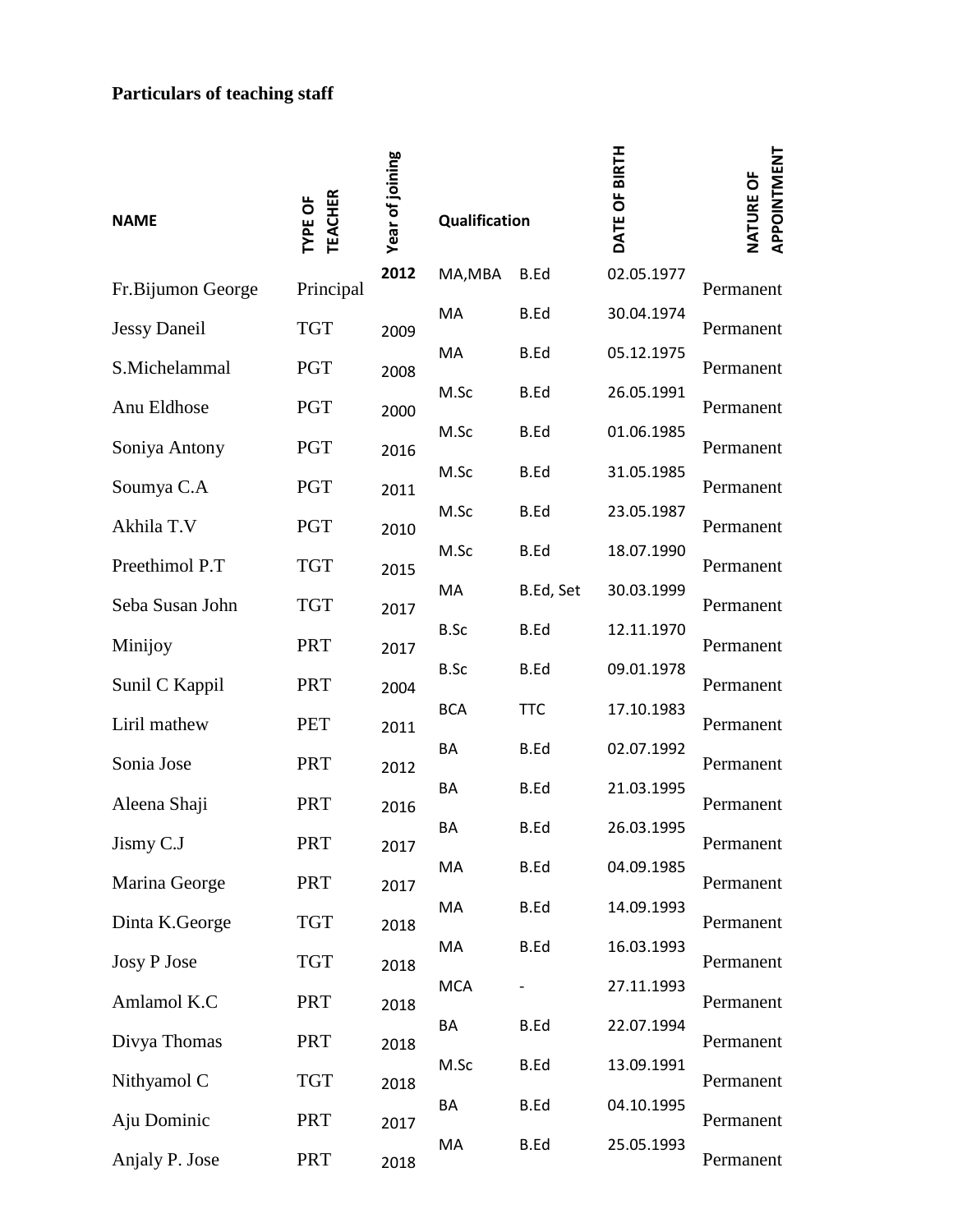|                             | 13. Details of salary being paid by the school to teaching staff/non-teaching staff                |       |                              |                    |                                    |              |
|-----------------------------|----------------------------------------------------------------------------------------------------|-------|------------------------------|--------------------|------------------------------------|--------------|
|                             | (to be updated time to time)                                                                       |       |                              |                    |                                    |              |
| <b>Designation</b>          |                                                                                                    |       | <b>Scale of payGrade pay</b> |                    |                                    | <b>EPF</b>   |
|                             | <b>PGT/TGT/PRT/Counsellor/etc</b>                                                                  |       |                              |                    |                                    | contribution |
| <b>PRT</b>                  |                                                                                                    | 12000 | <b>100</b>                   |                    |                                    | 1440         |
| <b>PGT</b>                  |                                                                                                    | 20000 | <b>100</b>                   |                    |                                    | 1800         |
| <b>TGT</b>                  |                                                                                                    | 17000 | <b>100</b>                   |                    |                                    | 1800         |
| <b>LIBRARIAN</b>            |                                                                                                    | 12000 | <b>100</b>                   |                    |                                    | 1440         |
| <b>CLERK</b>                |                                                                                                    | 5050  | <b>100</b>                   |                    |                                    | 606          |
| <b>AYA</b>                  |                                                                                                    | 4000  | 50                           |                    |                                    | 480          |
|                             | 14. Mode of payment of salary                                                                      |       |                              |                    |                                    |              |
|                             | (i) Name of the Bank through which                                                                 |       |                              |                    |                                    |              |
|                             | salary is drawing                                                                                  |       |                              | : The Federal Bank |                                    |              |
|                             | (ii) Through single cheque transfer advice                                                         |       | : Yes                        |                    |                                    |              |
| 15. Library facilities      |                                                                                                    |       |                              |                    |                                    |              |
| (i)                         | Size of the Library in sq. feet                                                                    |       | : 440                        |                    |                                    |              |
| (ii)                        | No. of periodicals                                                                                 |       | : 7                          |                    |                                    |              |
| (iii)                       | <b>No. of Dailies</b>                                                                              |       | : 5                          |                    |                                    |              |
| (iv)                        | No. of Reference books class- wise                                                                 |       | :480                         |                    |                                    |              |
| (v)                         | <b>No. of Magazine</b>                                                                             |       | : 7                          |                    |                                    |              |
| (vi)                        | <b>Other books</b>                                                                                 |       | : 3190                       |                    |                                    |              |
|                             |                                                                                                    |       |                              |                    |                                    |              |
|                             | 16. Name of the Grievance/ redressal Officer with : Fr. Bijumon George<br>E-mail, Ph. No., Fax No. |       |                              |                    | : vettustone@gmail.com, 9744440419 |              |
|                             |                                                                                                    |       |                              |                    |                                    |              |
|                             | <b>17 .Members of Sexual Harassment Committee</b>                                                  |       |                              |                    |                                    |              |
| Sl.No                       | <b>Name</b>                                                                                        |       |                              | Ph. No.            |                                    |              |
| 1.                          | <b>Mrs. Soniya Antony</b>                                                                          |       |                              | 8547704325         |                                    |              |
| 2.                          | <b>Ms. Anu Eldhose</b>                                                                             |       |                              | 9562409042         |                                    |              |
|                             | 18. Section wise enrolment of school for the                                                       |       | <b>Class</b>                 | <b>Section</b>     | <b>Enrolment</b>                   |              |
|                             |                                                                                                    |       | $I - V$                      | 10                 | 327                                |              |
|                             |                                                                                                    |       | VI - VIII                    | 4                  | 132                                |              |
|                             |                                                                                                    |       | $IX - X$                     | $\boldsymbol{2}$   | 70                                 |              |
|                             |                                                                                                    |       | XI-XII                       | $\overline{2}$     | 13                                 |              |
|                             | 19. Academic session period                                                                        |       | : From June to March         |                    |                                    |              |
| <b>20. Vacation Period</b>  |                                                                                                    |       | : From April to May.         |                    |                                    |              |
| <b>21. Admission Period</b> |                                                                                                    |       | : From Dec. to May           |                    |                                    |              |
|                             |                                                                                                    |       |                              |                    |                                    |              |